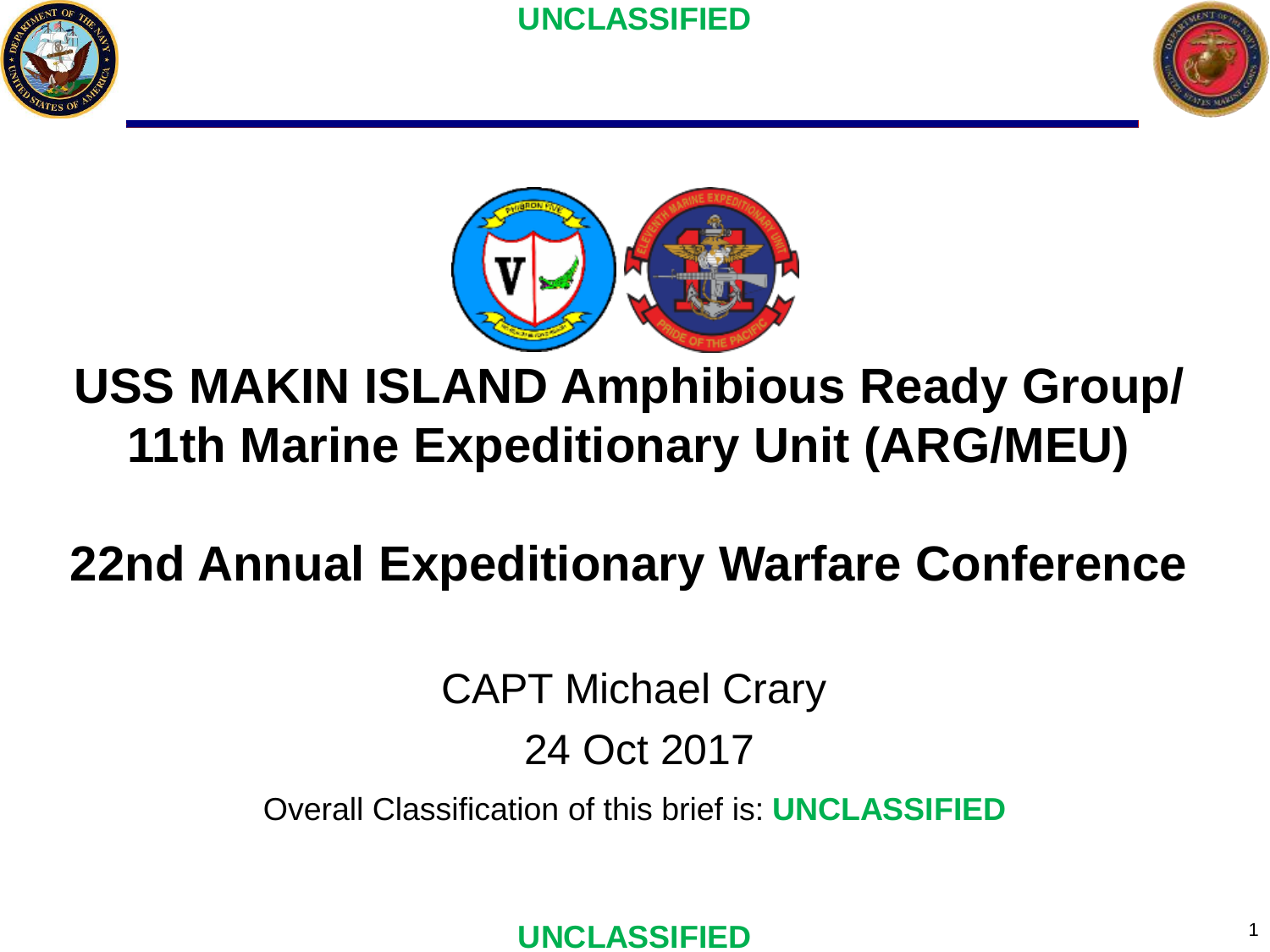



- ARG/MEU Task Organization
- **Executive Overview**
- Pre-Deployment Training Program Overview
- Operational Discussion
- Recommendations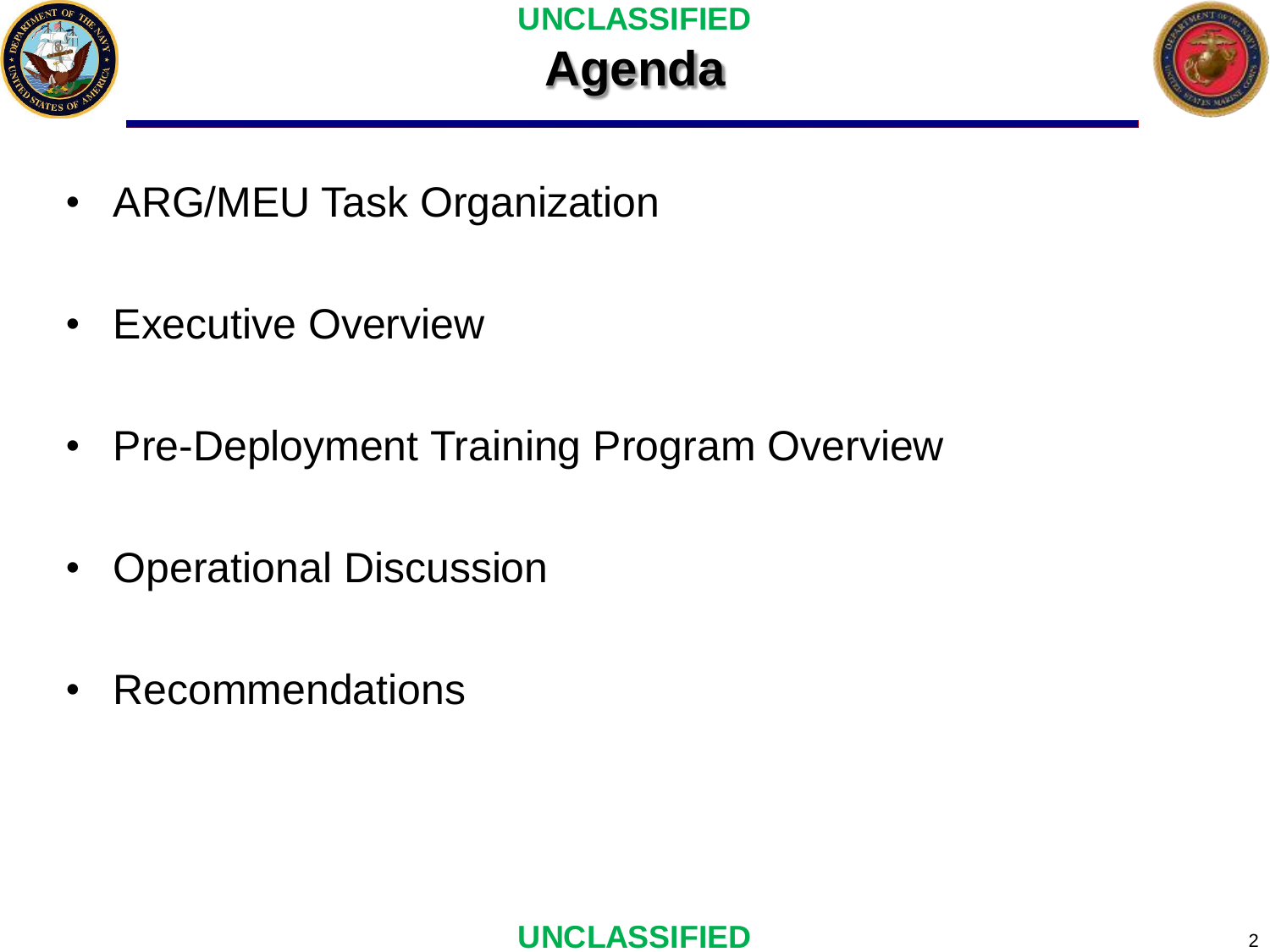

# **Task Organization**



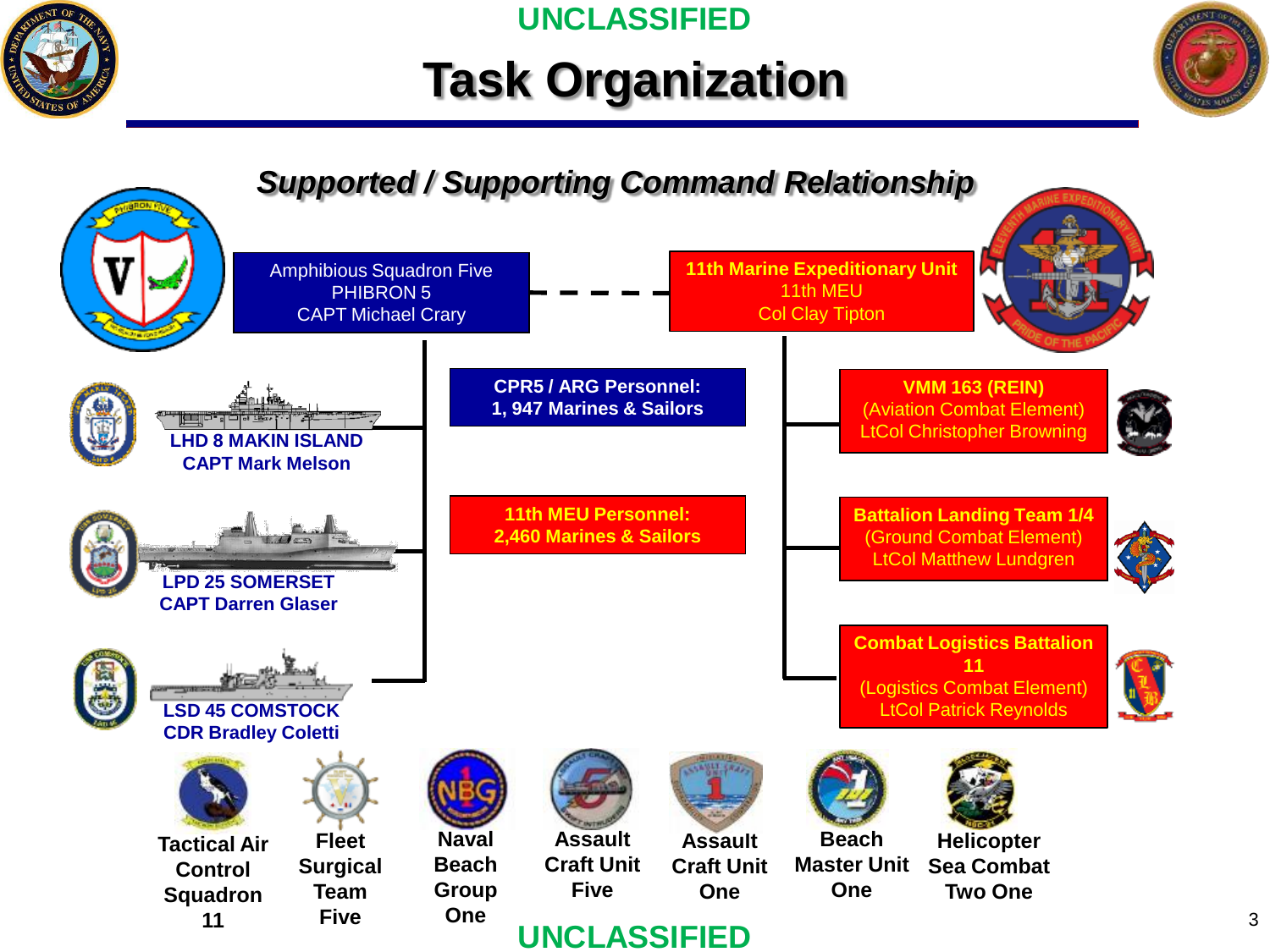

# **Executive Overview**



- **MAKIN ISLAND Amphibious Ready Group (MKIARG) / 11th Marine Expeditionary Unit (11th MEU) deployed Oct 2015 – May 2017 to the Pacific Command (PACOM), Central Command (CENTCOM), and Africa Command (AFRICOM) Areas of Responsibility (AoR).**
- **Deployed for (214) days, of which the ARG/MEU operated (82) days in an** *Aggregated* **configuration, (118) days in a** *Split* **configuration, and (14) days in a** *Disaggregated* **configuration.**
- **Provided forward presence and deterrence in the PACOM AoR. In CENTCOM, ARG/MEU was postured mostly in the Gulf of Aden, supporting maritime trade and sea lines of communication.**
- **Assisted special operations forces (SOF) efforts to counter violent extremism, and provided alert contingency forces for theater requirements.**
- **Provided forces to support coalition forces in CJTF-OIR's Operation INHERENT RESOLVE (counter IS offensive in Syria) with a fires-centric ground task force.**
- **Assigned to an postured for AFRICOM's to support to US Department of State mission in South Sudan with sea-based and land-based alert contingency forces.**
- **Supported and developed partner force capability and own force readiness through eight major unilateral and bilateral exercises (six in PACOM and two in CENTCOM) and several smaller advisor and subject-matterexpert exchanges.**

#### **UNCLASSIFIED**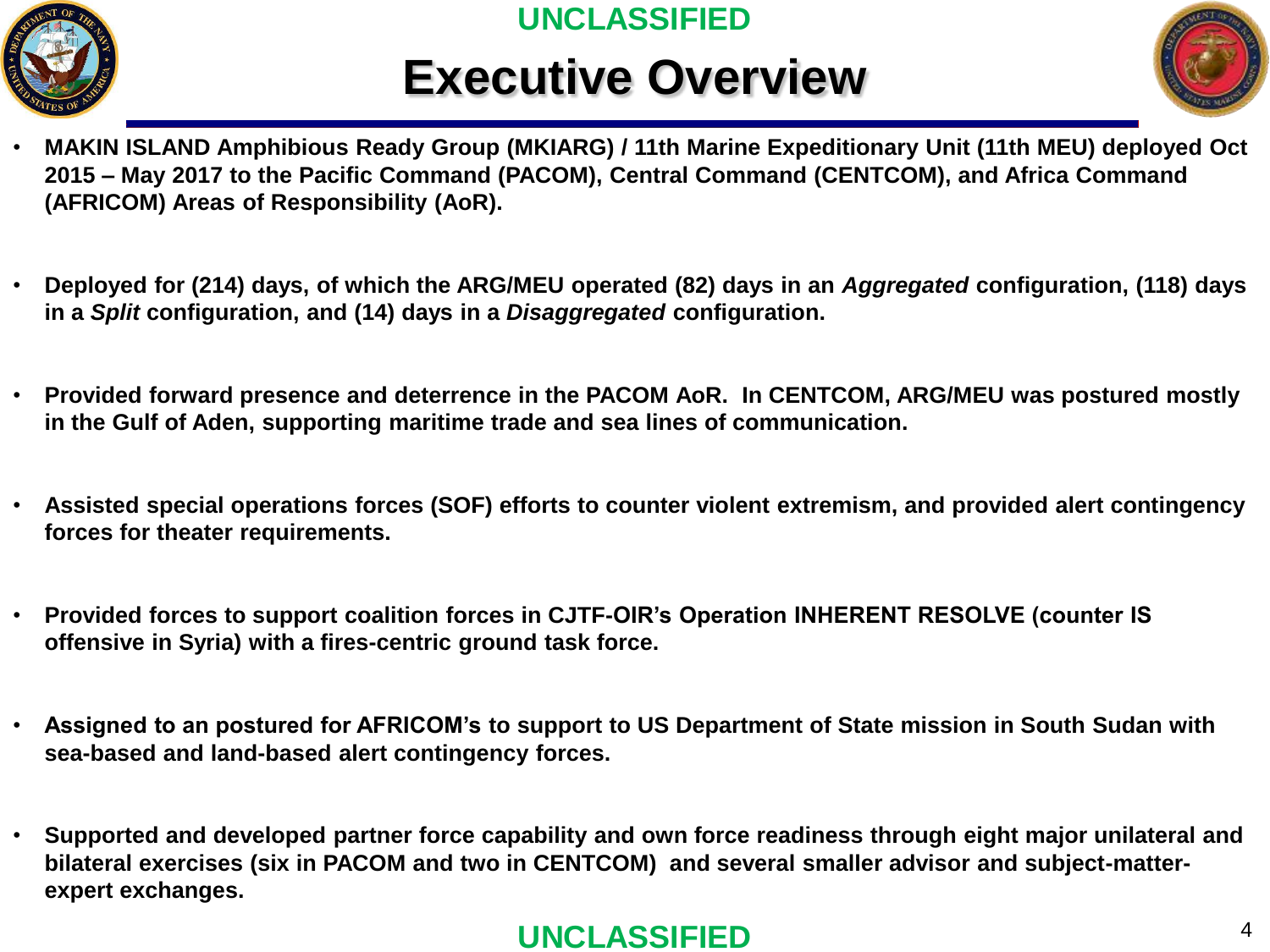

# **Pre-Deployment Training**





ommande **Conference**  Intelligence **Systems** ntegration Team Visit

 **Aggressive, raids and alert contingency mission-based Pre-deployment Training Program (PTP) – validated on deployment**

WTI Training

Afloat elligence **Systems** ntegratior Team Visit

**Commander Conference** 

 **Pre-deployment Training Program focused on maximizing and "stacking" every event with as many assets of the MAGTF as possible; enabled by all three ships of the ARG deploying on time and remaining healthy for each exercise**

 **First C3F- I MEF ARG/MEU subject to re-designed evaluation process – ARG and MEU both formally evaluated at CERTEX (not sequentially)**

 **Early relationship w/ SOFLE and multiple ARG/MEU-SOF integration events throughout the Predeployment Training Program UNCLASSIFIED**

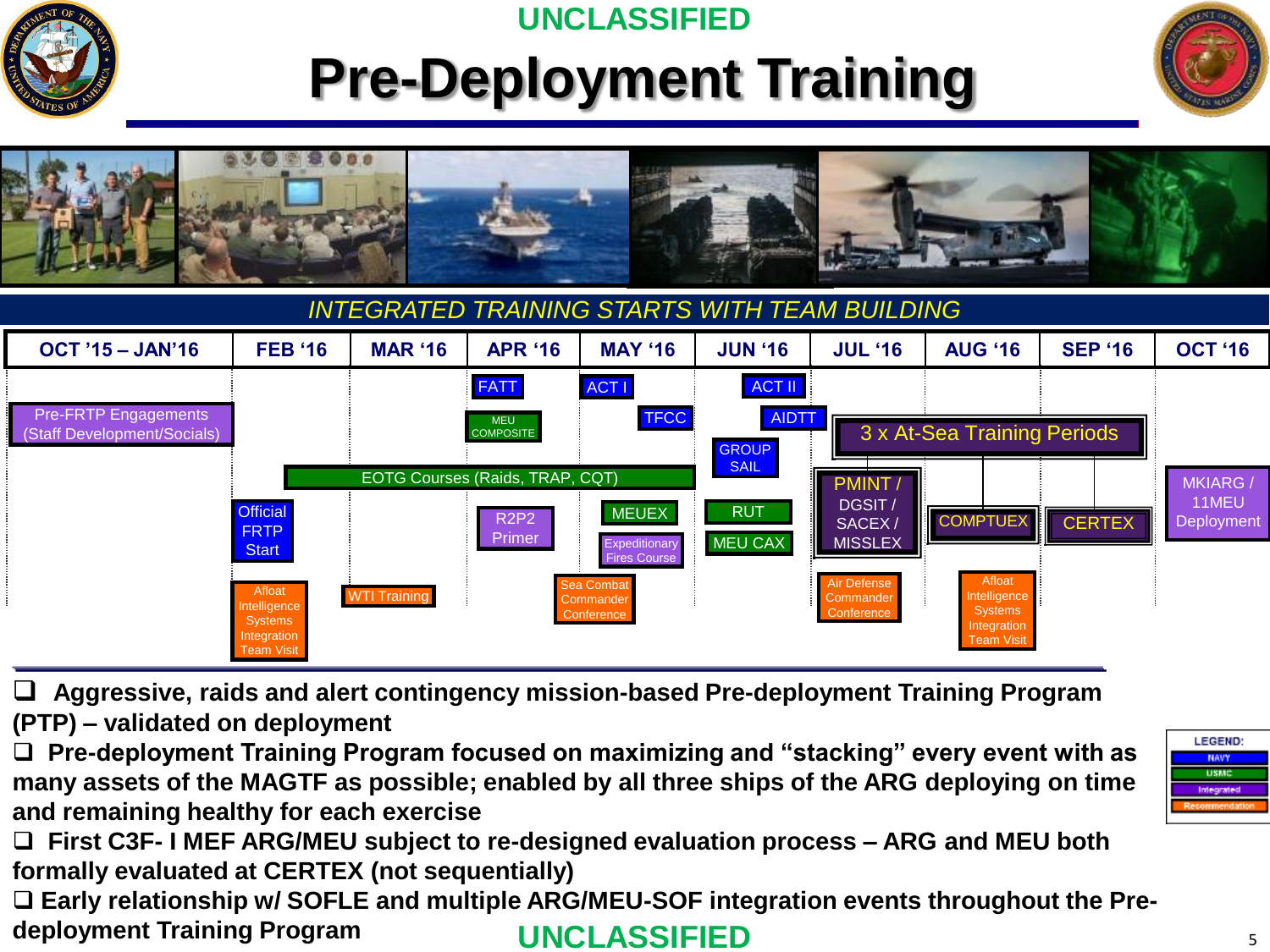

# *Overview of Deployment 2016-2017*



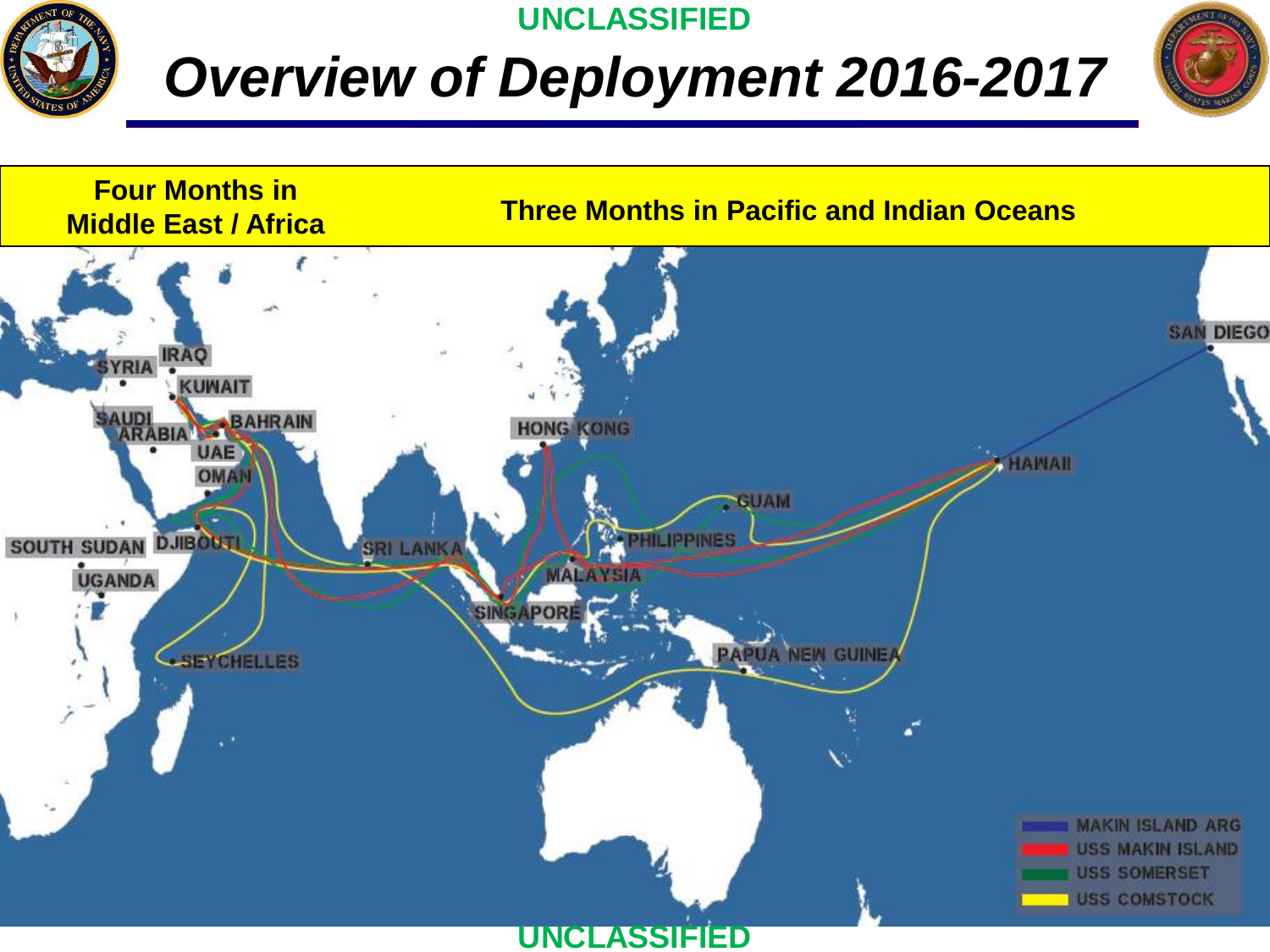

### **MKIARG/11MEU Operational Overview UNCLASSIFIED**



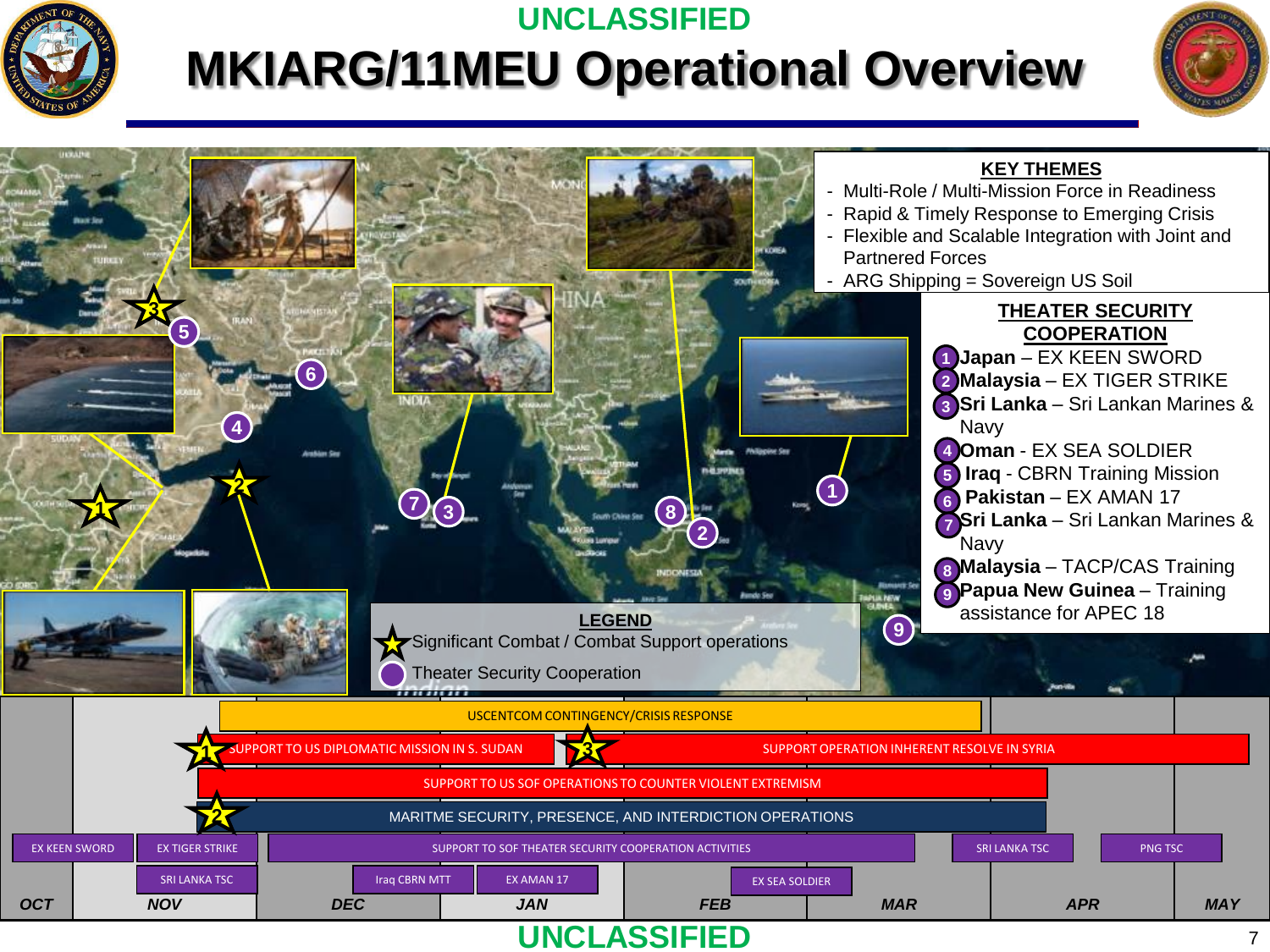

# **CPR-5 Summary and Recommendations**

**UNCLASSIFIED**



### *Reducing Risk During Split Operations*







- Enhanced C5I
- Full Motion Video Data Link capability
- Link 16 Interface for MH-60S
- Intelligence Specialists
- **C5I / PERSONNEL / MEDICAL MANNING**
- Air Intercept Controllers
- Aviation Ordnancemen
- Fleet Surgical Team (FST)/
- Expeditionary Resuscitative Surgical System (ERSS) Team for Role II
- **Joint Range Extension**
- **Applications Protocol (JREAP)**
- **Flight Deck Manning Enhancements**
- **Role II Medical Capability**

#### **LOGISTICS / INFRASTRUCTURE**

- Forward staging of high failure parts
- Develop wash down facilities
- Implementation of aviation logistics in DJI / DUQM
- Facilitation of contractor support (clearances / travel)



*(U) Enhance split operations with key upgrades and targeted infrastructure development*

### **UNCLASSIFIED** <sup>8</sup>